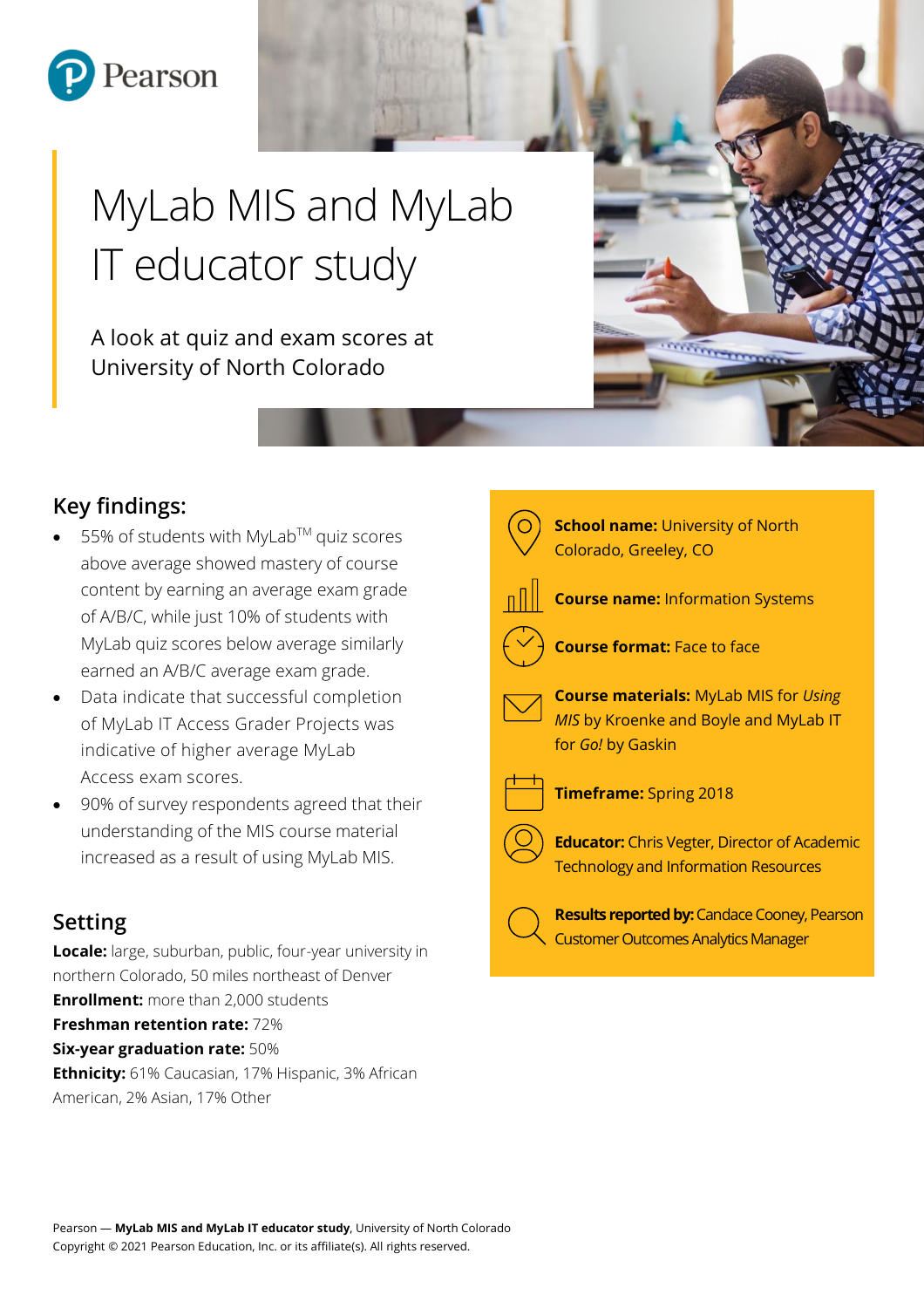

## **About the course**

Chris Vegter has been teaching at University of North Colorado for approximately 10 years. Information Systems is a one-semester, three-credit, junior- and senior-level course enrolling approximately 200 students per year, required of students with a business major or minor and software engineering majors. The course is a combination of theoretical concepts of Management Information Systems (MIS) and practical application of Microsoft Office Excel and Access.

# **Challenges and Goals**

Vegter believes students should be responsible for their own learning, including reading the textbook prior to lecture and attending class prepared to participate. Seeking a potential course solution, he adopted MyLab MIS and MyLab IT as an optional course component in Fall 2016 to hold students accountable for reading and understanding basic course concepts prior to attending class. However, students continued to attend class regularly without reading or interacting with the chapter material, so in Fall 2017, MyLab became a required component of the course.

The MyLab standalone access code with eText presents an affordable option to print textbooks, although students always have the option to purchase a print book as a companion for the online learning experience in MyLab. Most students in Vegter's class, however, chose to only purchase access to MyLab. On an end-of-semester survey of his students (53% response rate), 81% (17 of 21 students) chose not to purchase a print textbook for either the MIS or IT portion of the course.

## **Implementation**

Students use MyLab for understanding content, homework assignments, and quizzing. Vegter estimates that students will spend about 2–3 hours per week on MyLab assignments, more if they use the eText, which many do. On the student survey, 57% of respondents

indicated they spent 2–3 hours working in the MyLabs each week, and 19% of students said they spent more than three hours in the program each week.

#### **MyLab MIS assignments**

Dynamic Study Modules (DSM) are questions that continuously assess student performance and activity, using data and analytics to provide personalized feedback in real time and reinforce concepts that target a student's strengths and weaknesses. These questions provide a balance of questioning, application, and feedback giving students a strong understanding of the chapter concepts. Students complete the DSM continually throughout the week, but their final submission is due by 4 p.m. Friday. On the student survey, respondents shared the following:

95% agreed that the test-review-retest pattern of the DSM helped them to learn and remember key chapter concepts.

72% agreed that the use of confidence intervals when answering the DSM (I am sure, I am partially sure, I don't know yet) helped them identify chapter content they still needed to focus on.

Asked how the DSM supported their learning, students stated:

 $\overline{u}$ "They make you fully grasp the concept when they ask the question in a different way."

"They gave good explanations for the questions I answered incorrectly."

"They gave me the chance to learn the material other than by reading the book."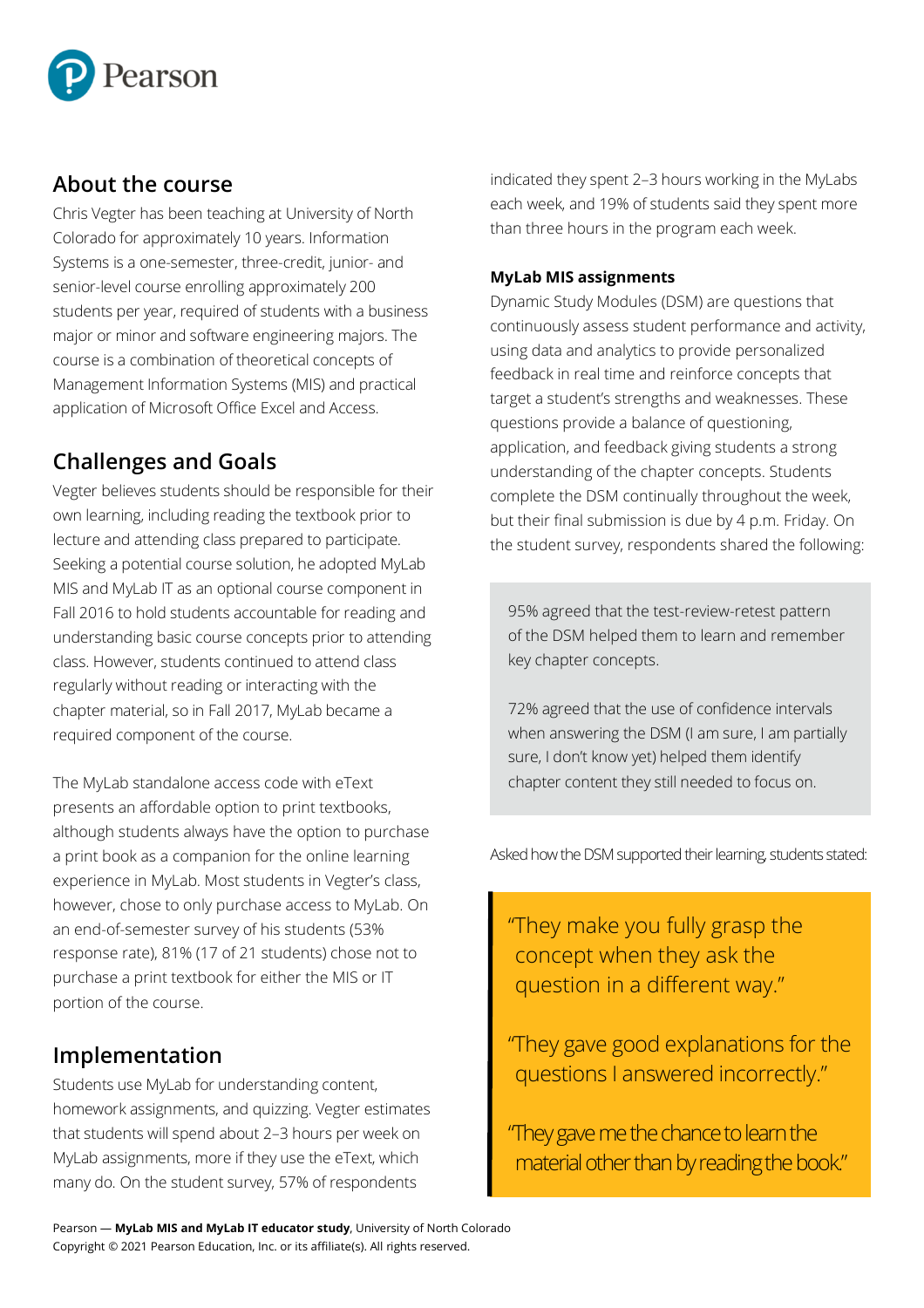

MyLab MIS quizzes are assigned weekly, each comprised of 12 multiple-choice and three true/false questions. Students have nine minutes and one attempt for completion. The lowest score is dropped before recording the final quiz score in the gradebook. The course is delivered in a dual-monitor lab, so students have access to the eText during the quizzes.

#### **MyLab IT assignments**

Although students complete a 100 level Microsoft Office course covering concepts and applications before the Information Systems course, Excel is covered more in-depth in Vegter's course. Because students have baseline knowledge of Excel, Vetger can now spend more time applying the program to business challenges. Access was actually removed from the 100 level course and added to Vegter's course so students have greater recall of the program as they move toward real-world employment. On the student survey, 95% of respondents agreed that their ability to successfully use Excel and Access increased as a result of using MyLab IT.

MyLab IT Simulation Training assignments provide an authentic learning experience with realistic skill-based training and assessment, and are completed prior to attending lecture. Learning aids include Read (instructions), Watch (video) and Practice, offering students help when needed. 95% of survey respondents said they always or usually benefited from the learning aids when unable to start or complete a Simulation Training assignment.

Live-in-the-application MyLab IT Grader Projects mirror the actual Microsoft environment students will use in the real world. Two types of Grader Projects are assigned:

• Walkthrough Grader Projects: Students have three attempts at completion, and the projects are recorded so students can view and review them as needed. These are completed in class with Vegter roaming the lab, offering assistance when needed. Students complete a total of nine Walkthrough

Grader Projects. Students may leave when their project is completed, but many students remain to begin completion of the Challenge Grader Project.

• Challenge Grader Projects: Also known as Capstone Grader Projects in MyLab IT, students have one week and two attempts for completion of these summative assignments. Students complete a total of nine Challenge Grader Projects.

#### **Exams**

Online exams are given in two parts: day one covers MIS content and day two covers Excel or Access content. Day one of the midterm exam is comprised of 50 multiple-choice and five short-answer questions which are randomized, and students have 75 minutes for completion. Questions are chosen from the test bank and are generally more comprehensive and scenario based. On day two, students have 75 minutes to complete a comprehensive Grader Project. The final exam is comprised of 50 multiple-choice questions and a comprehensive Grader Project assignment, and students have 2.5 hours for completion. LanSchool is used as a lockdown browser during exams.



- 35.5% Exams (2)
- 

• 33.5% MyLab IT assignments (9 Simulation Trainings; 18 Grader Projects)

- 
- 21% MyLab MIS assignments (13 DSM; 13 quizzes)

## **Results and Data**

As the core MyLab MIS homework assignment, the Dynamic Study Modules allowed students to review and retest chapter concepts repeatedly, while the MyLab quizzes (one attempt at completion and timed) offered a more challenging bridge between the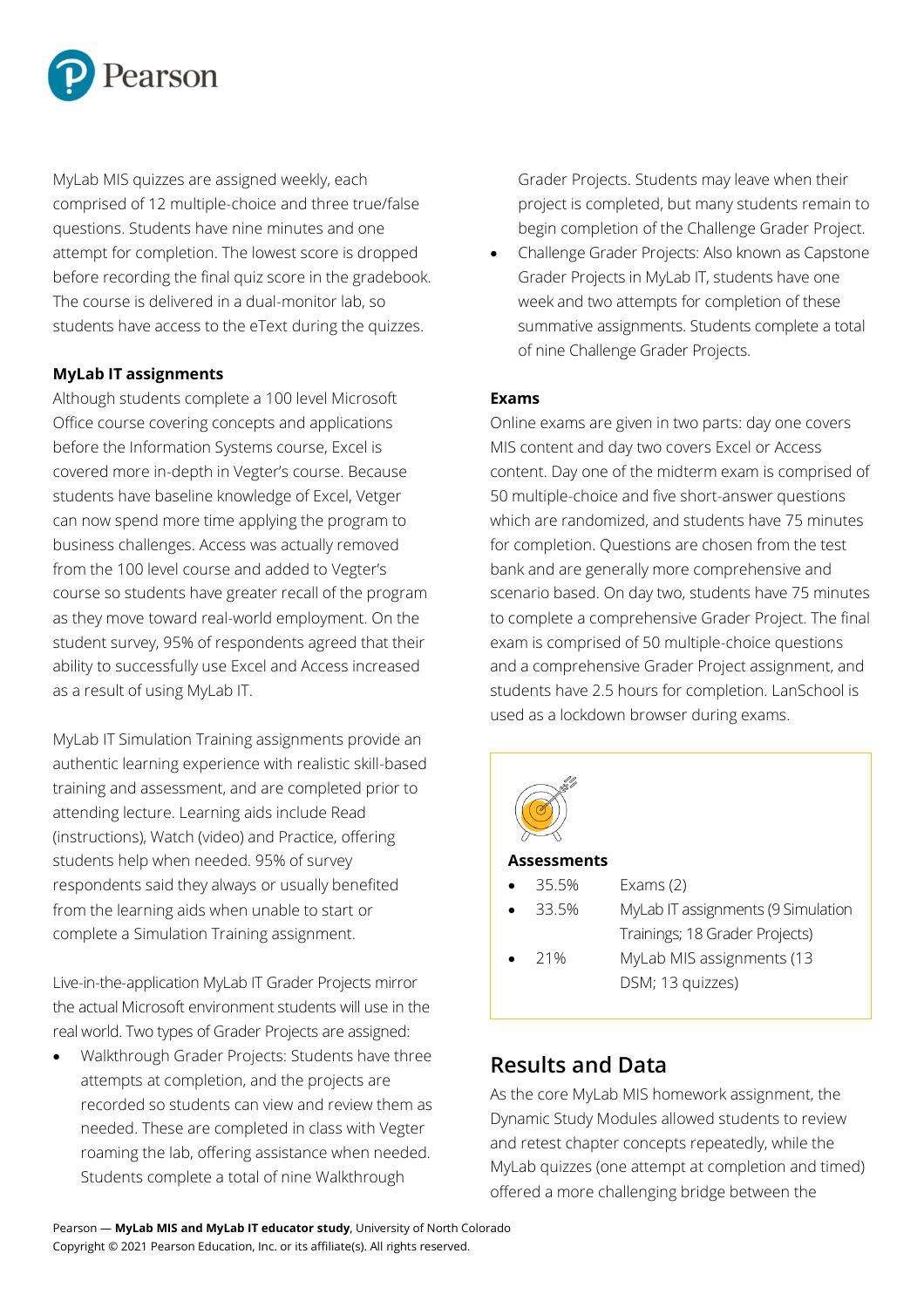

formative nature of the DSM and the summative exams. Consequently, quizzes and exams for the MIS portion of the course were difficult, with students earning an average exam score of 64% and an average quiz score of 70%. Data looks at the exam success rate, defined as earning an A, B, or C exam average based on average MyLab quiz scores:

55% of students with MyLab quiz scores above average showed mastery of chapter content by earning an average exam grade of A/B/C.

10% of students with MyLab quiz scores below average similarly earned an A/B/C, while 90% earned a D or F average exam grade.

Grouping students based on the average score of 12 Access Grader Projects identifies that students scoring above average on Access Grader Project assignments earned average Access exam scores five percentage points higher than students who scored below average on Access Grader Project assignments. Results of a *t*-test, which compares the mean of both groups of students, confirms that the results are repeatable and not random, where *t*(55)=4.89 and *p*-value <.001, indicating statistical significance. This analysis does not apply to Excel because no Excel exams are administered.

## **The Student Experience**

Responses from the end-of-semester MyLab MIS and MyLab IT survey of Vegter's students indicate that the majority of responding students recognize the value of MyLab:

90% of respondents agreed that their understanding of the MIS course material increased as a result of using MyLab MIS.

95% of respondents agreed that the test-reviewretest pattern of the Dynamic Study Modules in MyLab MIS helped them learn and remember chapter concepts.

95% of respondents agreed that their ability to successfully use Excel and Access increased as a result of using MyLab IT.

86% of respondents agreed that the use of MyLab MIS positively impacted their exam scores.

86% of respondents agreed they would recommend the use of MyLab to other students.

95% of respondents agreed that the resources in both MyLab MIS and MyLab IT made them a good value for the course.

Student comments when asked, "What were the benefits of MyLab?" include:

 "MyLab gave me a lot of experience and practice using the Microsoft Office programs. I felt prepared and knew what I was doing when I completed my graded assignments."

"Being able to test my knowledge before class to see what I was struggling to understand."